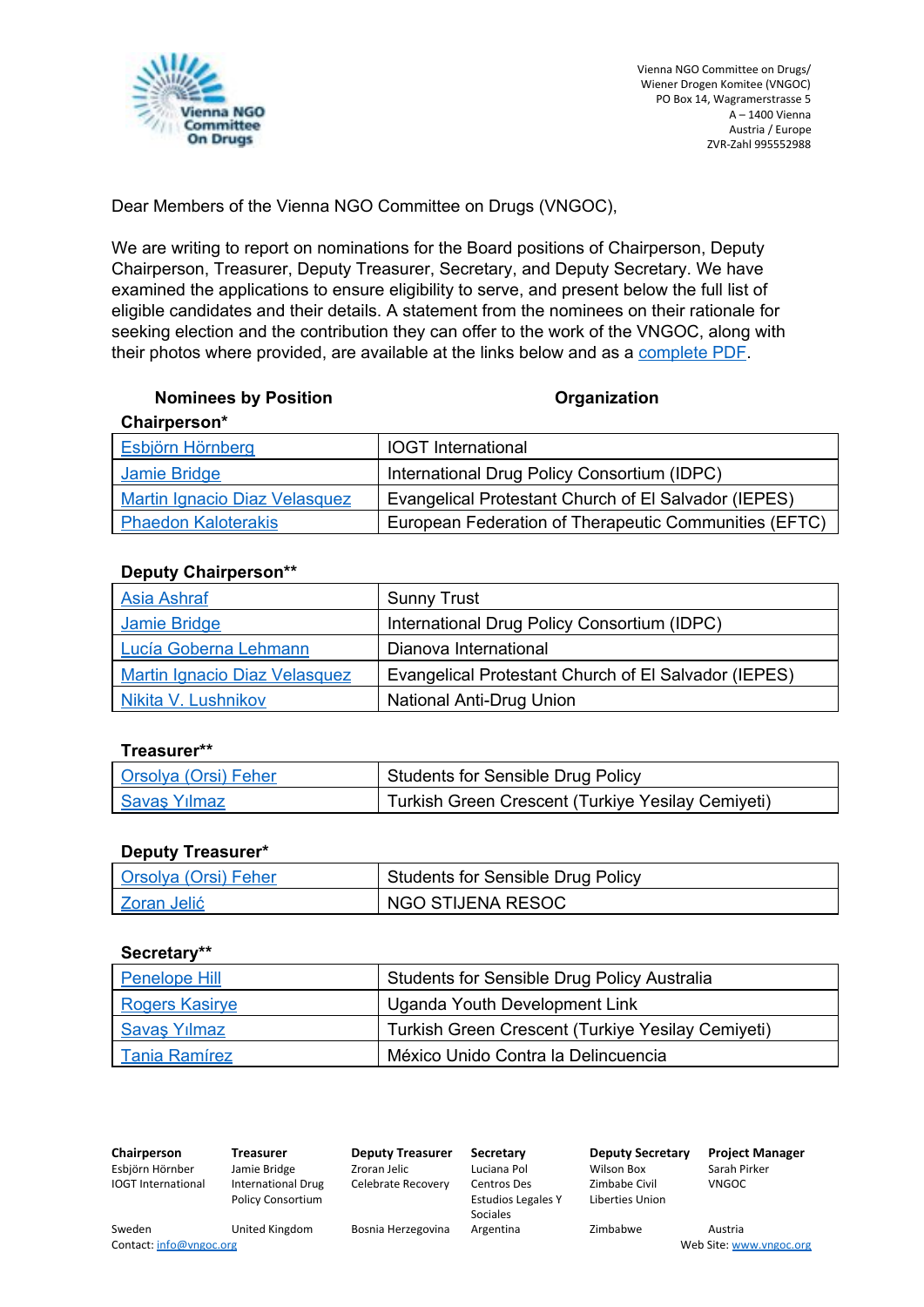

## **Deputy Secretary\***

| <b>Asia Ashraf</b>   | <b>Sunny Trust</b>                                 |
|----------------------|----------------------------------------------------|
| Nikita V. Lushnikov  | <b>National Anti-Drug Union</b>                    |
| <b>Penelope Hill</b> | <b>Students for Sensible Drug Policy Australia</b> |
| <b>Shaun Shelly</b>  | TB/HIV Care (SA Drug Policy Division)              |
| <b>Tania Ramírez</b> | México Unido Contra la Delincuencia                |

 $*$  = These positions elected at the 15<sup>th</sup> March 2018 meeting will be held for one year.

 $**$  = These positions elected at the 15<sup>th</sup> March 2018 meeting will be held for two years.

A separate vote will be taken for each of the Board positions at the 15<sup>th</sup> March 2018 meeting, and a simple majority of those voting will be required to elect the Board. Please note that some nominees are running for two positions, and therefore may not be considered in the vote for a Board position if they have already been elected for another position during the 15<sup>th</sup> March 2018 meeting. The separate vote for each of the Board positions will be conducted at the 15<sup>th</sup> March 2018 meeting in the following order: Chairperson, Deputy Chairperson, Treasurer, Deputy Treasurer, Secretary, and Deputy Secretary.

Only VNGOC member organizations in good standing (i.e., paid the 2018 membership fee unless exempt or expressed intent to pay the membership fee in person at the 15<sup>th</sup> March 2018 meeting) may cast one vote for each of the Board positions. Members can participate by voting in real-time (i.e., in person, remotely, or by proxy) or in advance (by completing an online ballot).

# **1. Vote in real-time**

The VNGOC Annual General Assembly is scheduled for Thursday, 15<sup>th</sup> March 2018 at 5 PM CET at the Vienna International Centre. Information on the room and a draft agenda will follow soon. Members can attend the meeting in person or remotely. For those participating **in person**, their vote should be registered on the official form that is provided and submitted confidentially to VNGOC staff at the end of the relevant agenda item. For those participating **remotely**, their vote should be registered through private message to the VNGOC staff hosting the call, at the end of the relevant agenda item. All members interested in participating remotely must email [info@vngoc.org](mailto:info@vngoc.org) no later than 4 hours before the start of the meeting, specifically by 15<sup>th</sup> March 2018 at 1 PM CET. Members that expressed interest in participating remotely before this deadline will receive a link by email to connect to the meeting.

In the event that a member is unable to participate in person or remotely at the  $15<sup>th</sup>$  March 2018 meeting, they may alternatively assign their voting rights to a representative of another member organization in good standing who will be attending in person, and therefore vote in

IOGT International International Drug Policy Consortium

Esbjörn Hörnber Jamie Bridge Zroran Jelic Luciana Pol Wilson Box Sarah Pirker Celebrate Recovery Centros Des

Estudios Legales Y Sociales

**Chairperson Treasurer Deputy Treasurer Secretary Deputy Secretary Project Manager** Zimbabe Civil Liberties Union

VNGOC

Sweden United Kingdom Bosnia Herzegovina Argentina Zimbabwe Austria<br>Contact: info@vngoc.org Web Site: ww

Web Site: [www.vngoc.org](http://www.vngoc.org/)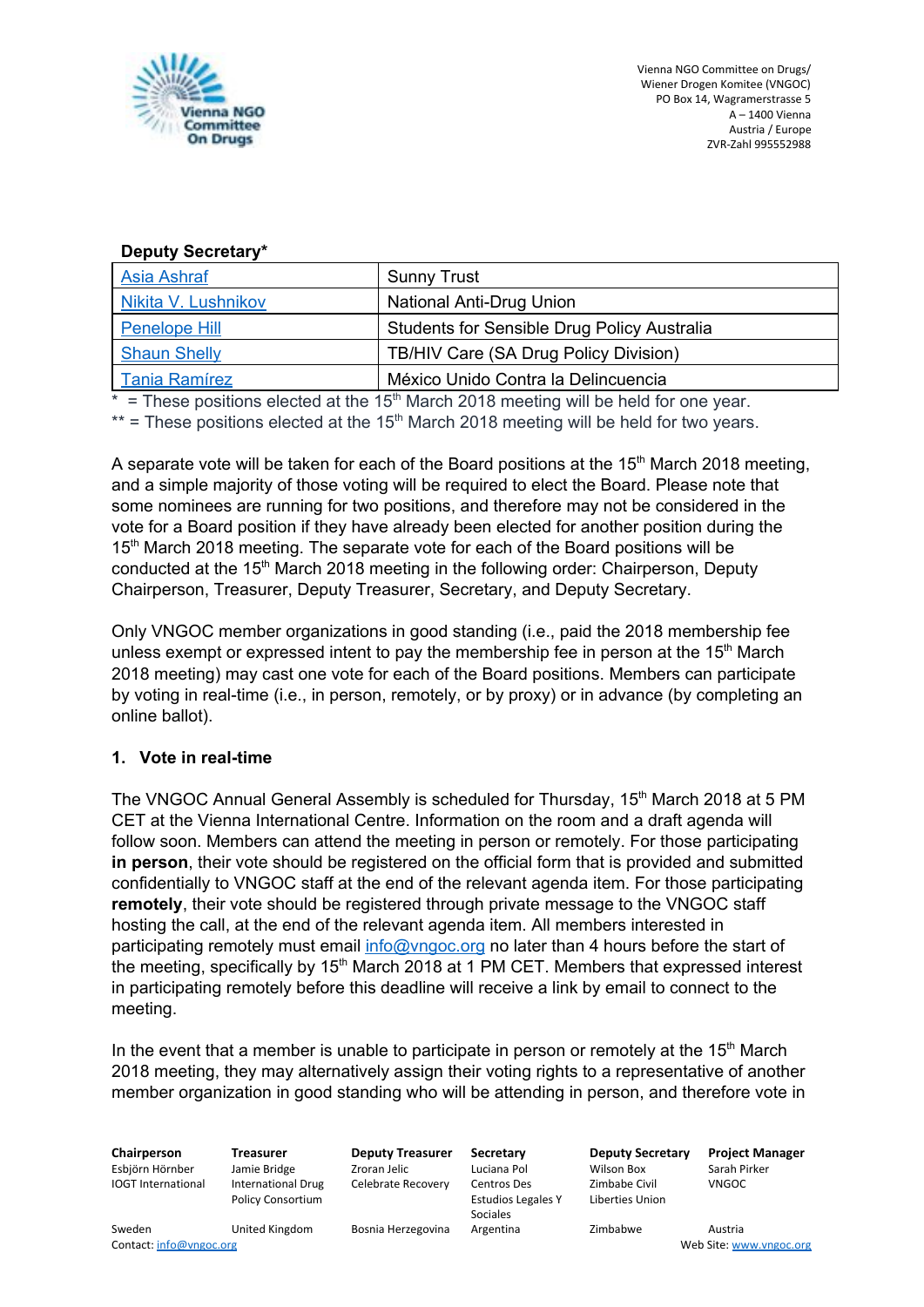

real-time **by proxy**. Such proxy assignments must be limited in nature (i.e., be specific for certain decisions being taken at the General Assembly rather than open-ended) and submitted to the VNGOC before Wednesday, 14<sup>th</sup> March 2018 at 11:59 PM CET using the [official](http://vngoc.org/wp-content/uploads/2018/02/Proxy-Voting-Form.docx) form. Requests for proxy assignments received after this period or in any other format will not be counted.

Voting for positions will be taken in the order outlined above and voting in real-time will allow members to incorporate vote results into their subsequent votes. When no nominee receives a simple majority of the votes on the first ballot (i.e., in the case of a tie), a second ballot will be taken to decide between the nominees with the most votes. Voting in real-time will allow members to participate in these votes.

## **2. Vote in advance**

In the event that a member is unable to participate in real-time, votes may be submitted in advance between 24 hours and 1 hour before the start of the meeting, specifically between Wednesday, 14<sup>th</sup> March 2018 at 5 PM CET and Thursday, 15<sup>th</sup> March 2018 at 4 PM CET. Votes received before or after this period will not be counted.

Members interested in voting electronically in advance should send an email expressing their interest and specifying the email address that should receive the voter key for their organization to *[info@vngoc.org](mailto:info@vngoc.org)* no later than Tuesday, 13<sup>th</sup> March 2018 at 11:59 PM CET. Instructions and an individualized voter key will be sent to the email address specified. Votes submitted in advance must complete the online ballot before the voting period has ended, as specified above. Votes submitted in advance in any other format will not be counted. Voting will be anonymous, as votes cast using the online ballot will not be linked to individual organizations. Please note that members voting in advance will not be able to revise their votes based on voting results at the meeting or submit second ballots for Board positons in the case of a tie between nominees with the most votes.

We will compile votes received in advance electronically by the 15<sup>th</sup> March 2018 deadline and votes cast in real-time (in person, remotely, or by proxy) during the Annual General Assembly meeting on 15<sup>th</sup> March 2018 and announce the results to the VNGOC membership at the meeting and subsequently by email.

We thank you for your cooperation.

Best regards,

*Chair of the Nominations Committee:* Nazlee Maghsoudi International Centre for Science in Drug Policy

**Chairperson Treasurer Deputy Treasurer Secretary Deputy Secretary Project Manager** Esbjörn Hörnber Jamie Bridge Zroran Jelic Luciana Pol Wilson Box Sarah Pirker

IOGT International International Drug Policy Consortium

Celebrate Recovery Centros Des

Estudios Legales Y Sociales

Zimbabe Civil Liberties Union

VNGOC

Sweden United Kingdom Bosnia Herzegovina Argentina Zimbabwe Austria<br>Contact: info@vngoc.org Web Site: ww

Web Site: [www.vngoc.org](http://www.vngoc.org/)